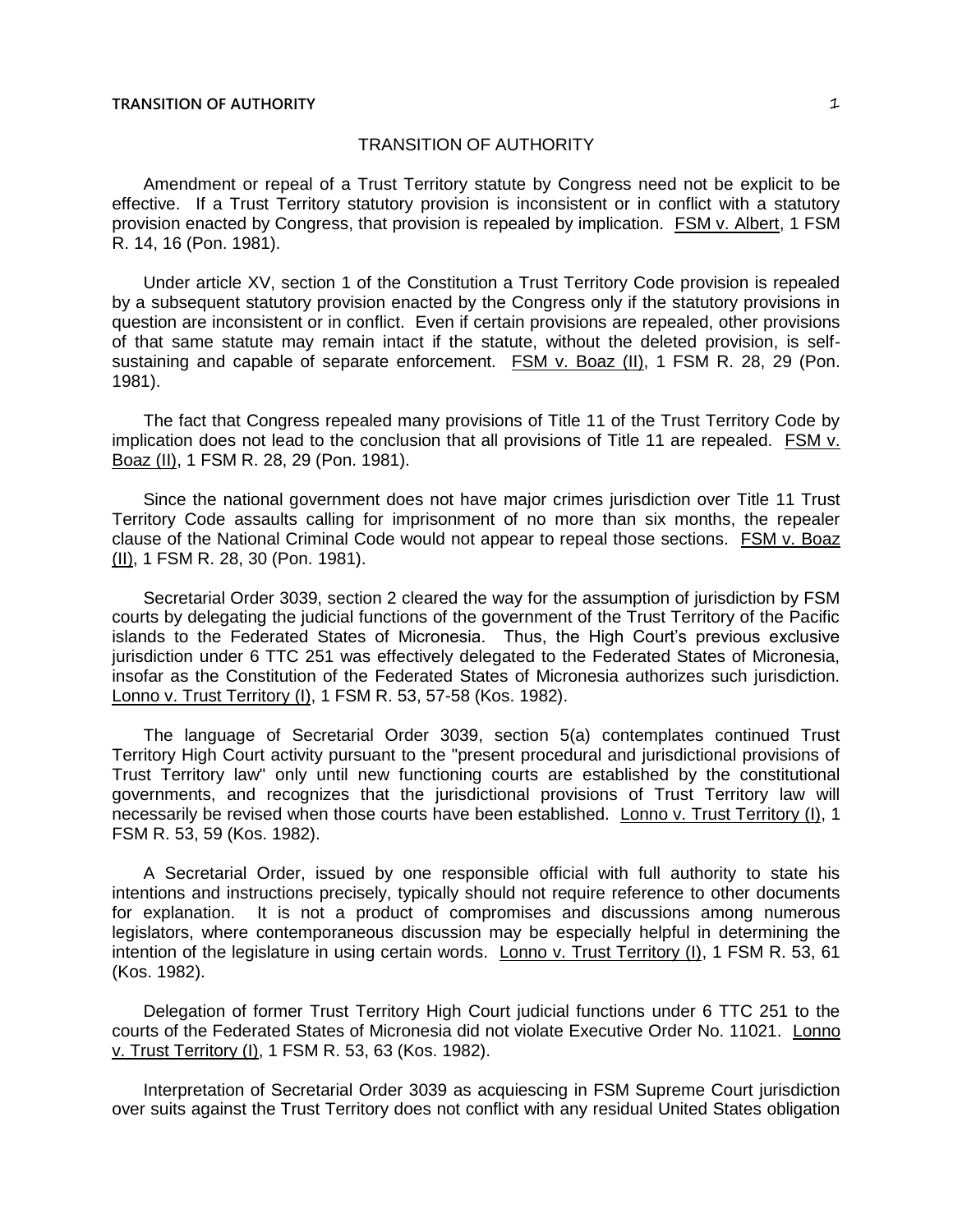to oversee activities of the FSM courts pending termination of the Trusteeship Agreement nor does this interpretation imperil any interest the United States government may have in protecting the Trust Territory government against unfair or overreaching actions by the courts of the new constitutional governments. Lonno v. Trust Territory (I), 1 FSM R. 53, 64 (Kos. 1982).

Trust Territory High Court appellate division jurisdiction by writ of certiorari over appeals from the courts of last resort of the respective jurisdictions of the Federated States of Micronesia, the Marshall Islands, and Palau eliminates any possible risk which might otherwise be posed to the United States or its interests or responsibilities here by the full exercise of constitutional jurisdiction by the courts of the constitutional governments. Lonno v. Trust Territory (I), 1 FSM R. 53, 64-65 (Kos. 1982).

The Secretary of the Interior has the power to terminate the Trust Territory High Court's exclusive jurisdiction over suits against the Trust Territory because that jurisdiction was originally conferred upon the High Court by authority emanating from the Department of Interior. Lonno v. Trust Territory (I), 1 FSM R. 53, 65-67 (Kos. 1982).

The Trust Territory High Court's former exclusive jurisdiction over lawsuits against the Trust Territory government has been delegated to the constitutional governments covered by Secretarial Order 3039. Within the Federated States of Micronesia, the allocation of this former exclusive High Court jurisdiction between the Supreme Court of the Federated States of Micronesia and the various state courts will be determined on the basis of jurisdictional provisions within the Constitution and laws of the Federated States of Micronesia and its respective states. Lonno v. Trust Territory (I), 1 FSM R. 53, 68 (Kos. 1982).

Until the state courts are established, the Trust Territory High Court retains that portion of its exclusive jurisdiction formerly held under 6 TTC 251 which does not fall within the constitutional jurisdiction of the FSM Supreme Court. Lonno v. Trust Territory (I), 1 FSM R. 53, 68 (Kos. 1982).

The Seaman's Protection Act, originally enacted for the entire Trust Territory by the Congress of Micronesia, relates to matters that now fall within the legislative powers of the national government under article IX, section 2 of the Constitution, and has therefore become a national law of the Federated States of Micronesia under article XV. That being so, a claim asserting rights under the Act falls within the FSM Supreme Court's jurisdiction under article XI, section 6(b) of the Constitution as a case arising under national law. 19 F.S.M.C. 401-437. Lonno v. Trust Territory (I), 1 FSM R. 53, 72 (Kos. 1982).

Retention of the power to play a major role in executive functions, to suspend legislation enacted by the Congress, and to entertain appeals from the court of last resort, the very essence of government, suggests that the Trust Territory government remains, not a foreign state, but an integral part of the national government here. Lonno v. Trust Territory (I), 1 FSM R. 53, 72 (Kos. 1982).

Under the present state of affairs, the Trust Territory government cannot be considered a foreign state, citizen or subject thereof within the meaning of article XI, section 6(b) of the Constitution. Lonno v. Trust Territory (I), 1 FSM R. 53, 74 (Kos. 1982).

It would be contrary to the desire of the framers of the Constitution that local officials retain control over local matters if the FSM Supreme Court were to relinquish jurisdiction over issues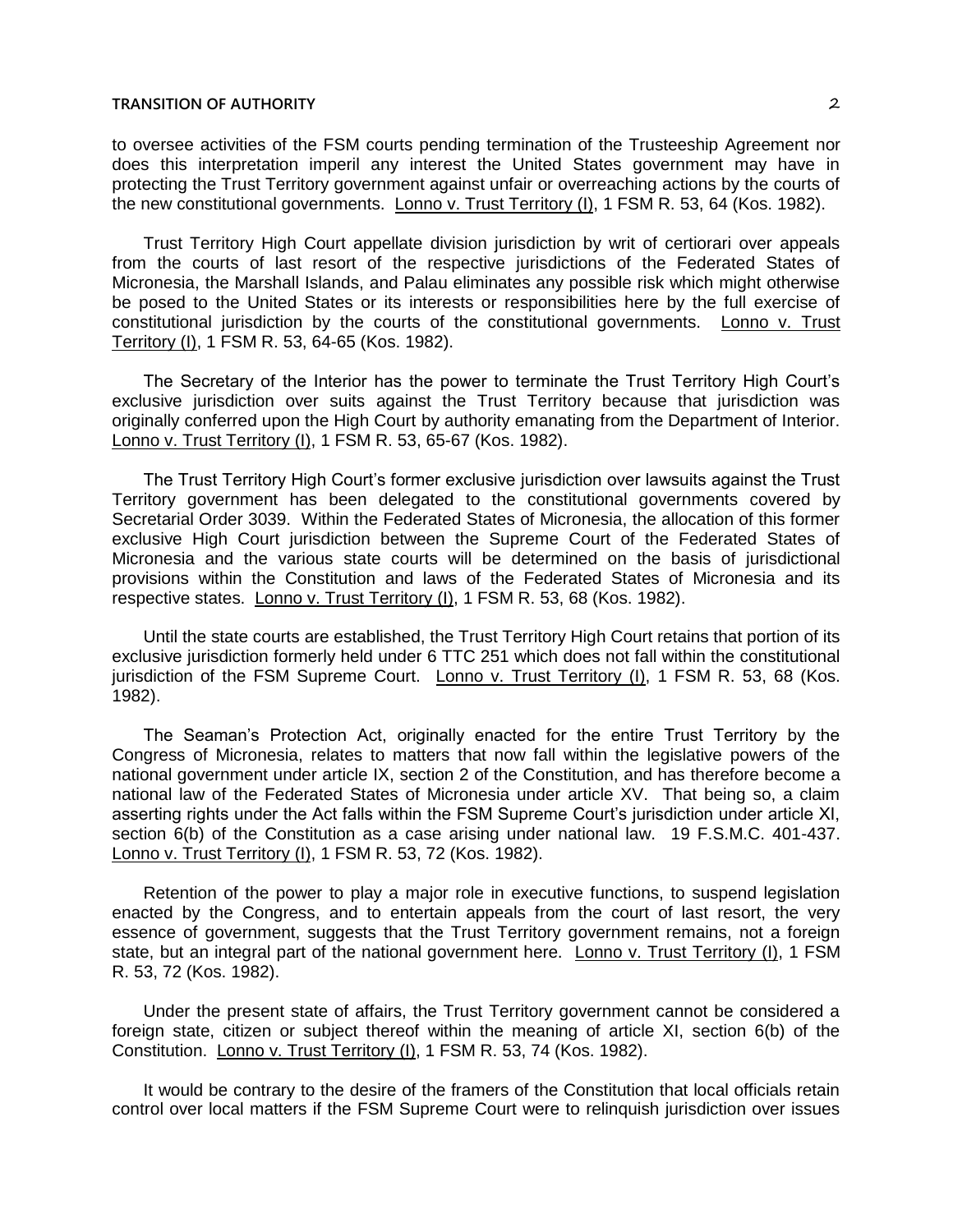involving local and state powers to the Trust Territory High Court, which is the least local tribunal now existing in the Trust Territory. In re Nahnsen, 1 FSM R. 97, 110 (Pon. 1982).

The Constitution contemplates that decisions affecting the people of the Federated States of Micronesia will be decided by courts appointed by the constitutional governments of the Federated States of Micronesia. This in turn requires an expansive reading of the FSM Supreme Court's jurisdictional mandate while we await establishment of functioning state courts. In re Nahnsen, 1 FSM R. 97, 111 (Pon. 1982).

Title 11 of TT Code is not inconsistent with nor violative of the FSM Constitution; therefore 11 TTC continued in effect after the effective date of the Constitution and until the National Criminal Code's effective date. Truk v. Otokichy, 1 FSM R. 127, 130 (Truk 1982).

Title 11 of the Trust Territory Code, before the effective date of the National Criminal Code, is not a national law because its criminal jurisdiction was not expressly delegated to the national government, nor is it a power of indisputably national character; therefore, it is not within the FSM Supreme Court's jurisdiction. Truk v. Otokichy, 1 FSM R. 127, 130 (Truk 1982).

The delegation of judicial functions to the Federated States of Micronesia, pursuant to Secretarial Order 3039, section 2 does not by itself give the FSM Supreme Court jurisdiction over Title 11 Trust Territory Code crimes occurring before the National Criminal Code's effective date. Truk v. Otokichy, 1 FSM R. 127, 131 (Truk 1982).

The national and state governments' assumption of powers from the Trust Territory government is accomplished through the transfer and transition approach rather than by operation of law. Manahane v. FSM, 1 FSM R. 161, 167 n.3 (Pon. 1982).

The FSM Supreme Court has jurisdiction to try Title 11 Trust Territory Code cases if they arise under a national law. Title 11 of the Trust Territory Code is not a national law. It was not adopted by Congress as a national law and it did not become a national law by virtue of the transition article. Truk v. Hartman, 1 FSM R. 174, 178 (Truk 1982).

Sections of Title 11 of the Trust Territory Code covering matters within the jurisdiction of Congress owe their continuing vitality to Section 102 of the National Criminal Code. Thus, the criminal prosecutions thereunder are a national matter and fall within the FSM Supreme Court's constitutional jurisdiction. In re Otokichy, 1 FSM R. 183, 185 (App. 1982).

Upon inception of constitutional self-government by the people of the Federated States of Micronesia, criminal law provisions in Title 11 of the Trust Territory Code became the law of governments within the Federated States of Micronesia by virtue of the Constitution's transition provisions. In re Otokichy, 1 FSM R. 183, 187 (App. 1982).

The savings clause, 11 F.S.M.C. 102(2), unlike the other sections of the National Criminal Code, was intended to apply to offenses committed before the Code's effective date. It specifically authorizes prosecutions of Title 11 Trust Territory Code offenses occurring prior to the enactment of the National Criminal Code. Therefore, these prosecutions fall within the FSM Supreme Court's constitutional jurisdiction. In re Otokichy, 1 FSM R. 183, 189-90 (App. 1982).

Change of forum for Title 11 Trust Territory Code cases from the Trust Territory High Court to the FSM Supreme Court is a procedural matter with no effect on the defendants' substantive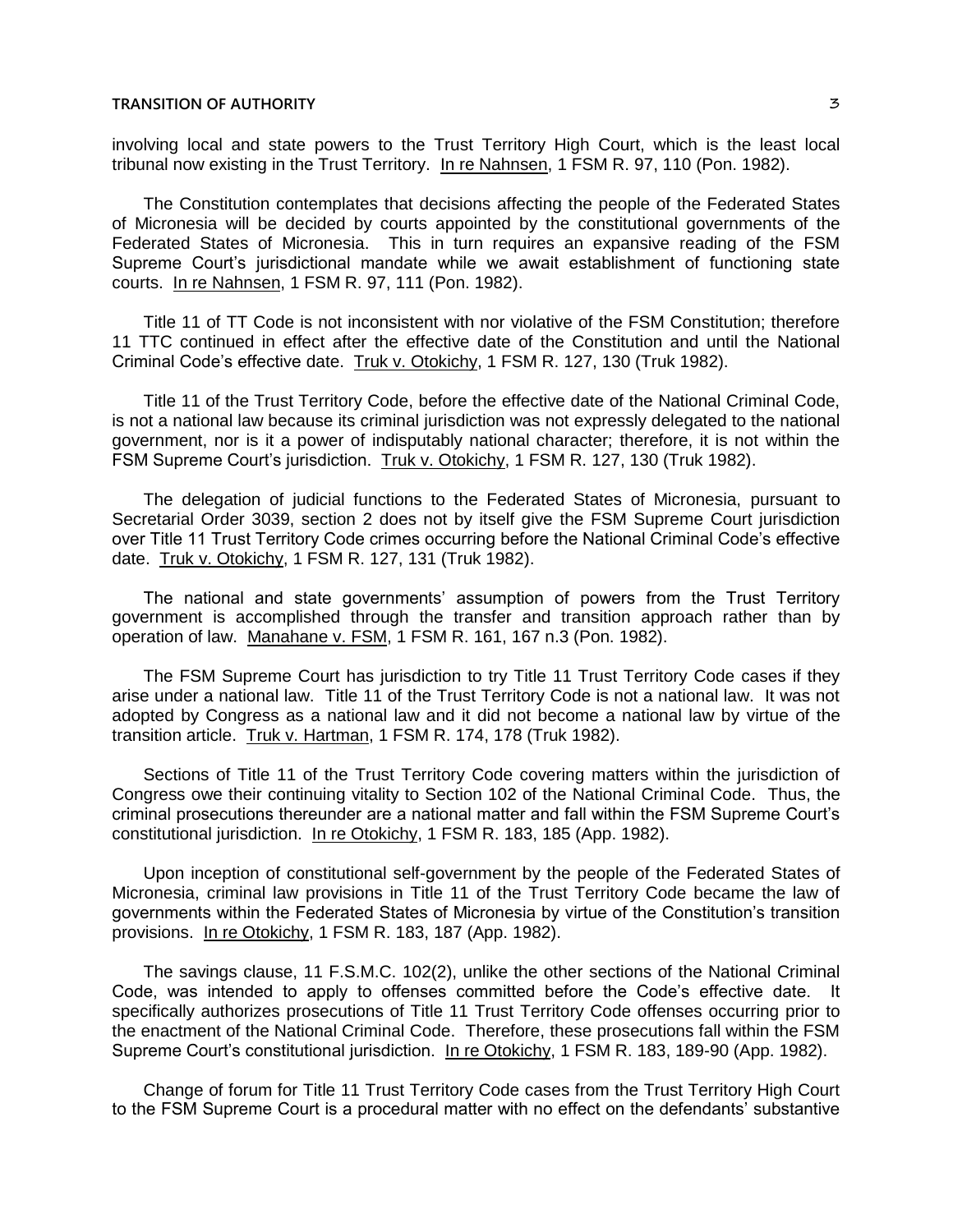rights. In re Otokichy, 1 FSM R. 183, 193 (App. 1982).

Any power the Trust Territory High Court, the District Courts and the Community Courts may have to exercise judicial powers within the Federated States of Micronesia is to be exercised not as that of autonomous foreign states but as integral parts of the domestic governments. Those courts continue to exercise trial court functions in Ponape only on an interim basis, until the State of Ponape establishes its own courts, either under its present state charter or under any constitution which Ponape may adopt. In re Iriarte (I), 1 FSM R. 239, 244 (Pon. 1983).

The interim nature and limited purpose of the Trust Territory High Court, the District Courts and the Community Courts does not suggest that these entities are immune to the restraints imposed upon officials authorized to act by constitutions or statutes approved by citizens of the Federated States of Micronesia or their representatives. To the contrary, respect for constitutional self-government and the Trusteeship Agreement provisions to which they trace their power to act here, mandate that these interim entities act with great restraint, only as necessary to supplement the constitutional courts and until creation of constitutional courts here. In re Iriarte (I), 1 FSM R. 239, 244-45 (Pon. 1983).

The exercise of governmental powers by the Trust Territory High Court, the District Courts and the Community Courts must be carried out in a manner consistent with constitutional selfgovernment and are subject to the safeguards erected by the Constitution for citizens of the Federated States of Micronesia. In re Iriarte (I), 1 FSM R. 239, 245 (Pon. 1983).

The Federated States of Micronesia Constitution does not contemplate that FSM citizens should be required to travel to Saipan or to petition anyone outside of the FSM to realize rights guaranteed to them under the Constitution. In re Iriarte (I), 1 FSM R. 239, 253 (Pon. 1983).

The FSM Supreme Court should not intrude unnecessarily in the efforts of the Trust Territory High Court to vindicate itself and other judges through court proceedings within the Trust Territory system. In re Iriarte (I), 1 FSM R. 239, 254 (Pon. 1983).

The Constitution does not contemplate that FSM citizens must first petition any person or body outside the Federated States of Micronesia as a condition to consideration of their constitutional claims by courts established under this Constitution. In re Iriarte (II), 1 FSM R. 255, 267 (Pon. 1983).

The Trust Territory High Court is an anomalous entity operating on an interim basis adjacent to a constitutional framework and consisting of judges appointed by officials of the United States Department of the Interior. These and other considerations point toward the propriety and necessity of vigilance by the FSM Supreme Court to uphold the constitutional rights of FSM citizens. In re Iriarte (II), 1 FSM R. 255, 267 (Pon. 1983).

Transfer of a case not in active trial in the Trust Territory High Court is mandatory unless the legal rights of a party are impaired by the transfer. U.S. Dep't Int. Sec'l Order 3039, § 5(a) (1979). Actouka v. Etpison, 1 FSM R. 275, 277 (Pon. 1983).

National court jurisdiction over the Trust Territory Weapons Control Act is consistent with 12 F.S.M.C. 102 which states in part that criminal prosecutions shall be conducted in the name of the Federated States of Micronesia for violations of the statutes of the Trust Territory which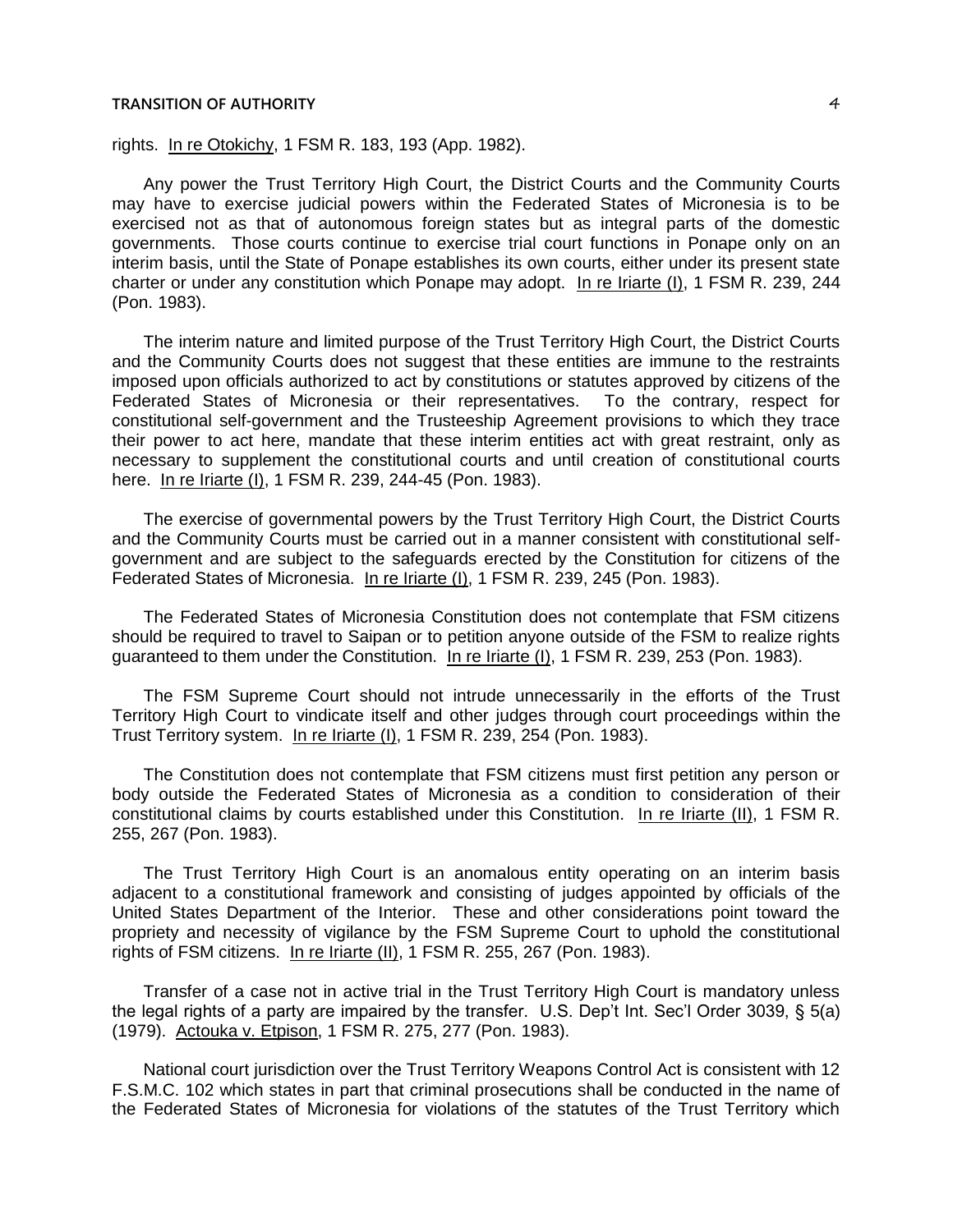continued in effect by virtue of the transition article of the Constitution and which are within the FSM national government's jurisdiction. 11 F.S.M.C. 1201-1231. FSM v. Nota, 1 FSM R. 299, 303 (Truk 1983).

8 F.S.M.C. 206 authorizes the transfer of authority from the Trust Territory and its officials to the Federated States of Micronesia government and its officials. Thus the reference in the Trust Territory Weapons Control Act to the High Commissioner and the Attorney General of the Trust Territory does not prevent its effectiveness as national law of the Federated States of Micronesia. 11 F.S.M.C. 1201-1231. FSM v. Nota, 1 FSM R. 299, 303 (Truk 1983).

The Trust Territory High Court has the legitimate authority to issue writs of certiorari for cases from the FSM Supreme Court; the Supreme Court cannot disregard an opinion resulting from such review. U.S. Dep't Int. Sec'l Order 3039, § 5(b). Jonas v. Trial Division, 1 FSM R. 322, 326-29 (App. 1983).

A writ of certiorari is improvidently granted by the Trust Territory High Court unless the FSM Supreme Court decision affects the Secretary of the Interior's ability to fulfill his responsibilities under Executive Order 11021. Jonas v. Trial Division, 1 FSM R. 322, 329 n.1 (App. 1983).

Title 5 of the FSM Code, including section 514, is in essence the Trust Territory High Court judiciary act. The statute was enacted when the Trust Territory High Court had general original jurisdiction over criminal cases within the area that is now the Federated States of Micronesia. The act was not deleted in the codification process but remains part of the body of FSM national law because at the time of codification, the Trust Territory High Court still had extensive original jurisdiction in the Federated States of Micronesia. In re Raitoun, 1 FSM R. 561, 564 (App. 1984).

In light of the Constitution's Transition Clause, action by the FSM Congress is not necessary in order to establish that violations of the Weapons Control Act are prohibited within the Federated States of Micronesia. The only question is whether those are state or national law prohibitions or both. If the definition of major crimes in the National Criminal Code bears upon the Weapons Control Act at all, it is only for that purpose of allocating between state and national law. Joker v. FSM, 2 FSM R. 38, 43 (App. 1985).

The Transition Clause of the FSM Constitution effectively adopts statutes of the Trust Territory, including the Weapons Control Act, and serves as the original enactment of a body of law, criminal as well as civil, for the new constitutional government. Further action by the FSM Congress is not necessary to establish that violations of the Weapons Control Act are prohibited within the FSM. Joker v. FSM, 2 FSM R. 38, 43 (App. 1985).

Public Law No. 2-48, promulgating the codification of the FSM statutes and speaking only of "All enacted law of the Interim Congress of Micronesia . . . and all enacted law of the Congress law of the Federated States of Micronesia" as "readopted and reenacted as positive law of the Federated States of Micronesia," may not be interpreted as an attempt to repeal or purge the Trust Territory law from the law of the Federated States of Micronesia. Joker v. FSM, 2 FSM R. 38, 43 (App. 1985).

There is nothing absurd about a weapons control scheme that recognizes that both the national and the state governments have an interest in controlling the possession, use and sale of weapons. While Congress and the states may eventually wish to allocate their respective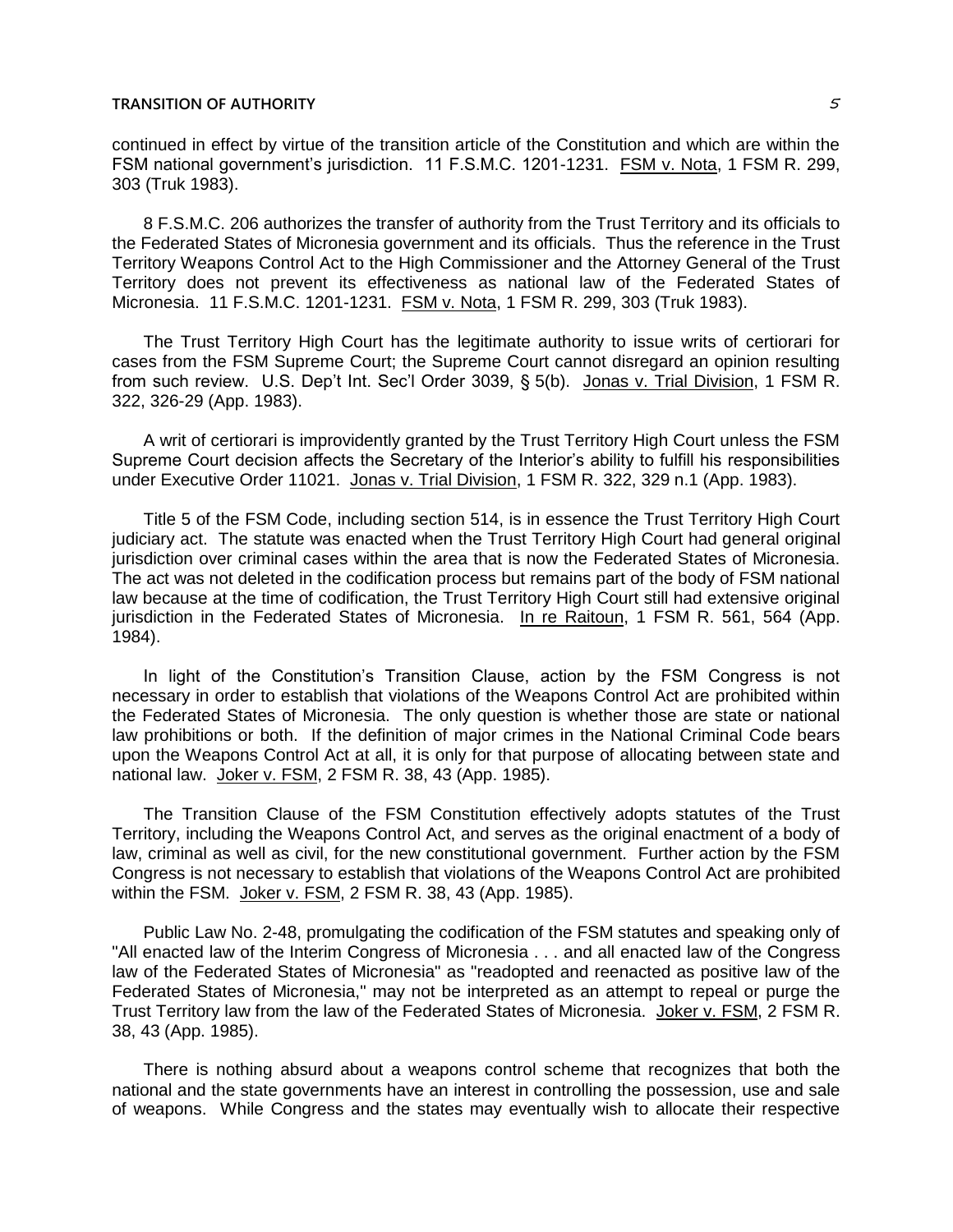roles with more precision, the current Weapons Control Act appears to provide a workable system during these early years of transition and constitutional self-government. Joker v. FSM, 2 FSM R. 38, 44 (App. 1985).

In declining to "reenact" in Public Law No. 2-48 provisions originating with High Commissioners or Congress of Micronesia, Congress seems to have been motivated by transitional considerations rather than a desire to withhold official status from those laws. FSM v. George, 2 FSM R. 88, 92 (Kos. 1985).

Procedural statute 6 F.S.M.C. 1018, providing that the court may tax any additional costs incurred in litigation against the losing party other than fees of counsel, applies only to Trust Territory courts and not to courts of the Federated States of Micronesia, and therefore does not preclude the FSM Supreme Court from awarding attorney's fees as costs. Semens v. Continental Air Lines, Inc. (II), 2 FSM R. 200, 205 (Pon. 1986).

The gross revenue tax as enacted by the Congress of Micronesia continued in effect in the Federated States of Micronesia by virtue of the transition article of the FSM Constitution but, because it was subsequently amended by the FSM Congress and was included in the codification of FSM statutes, may now be considered a law enacted by Congress. Afituk v. FSM, 2 FSM R. 260, 264 (Truk 1986).

According to Secretarial Order No. 3039, § 5(a), all cases against the Trust Territory of the Pacific Islands and the High Commissioner that were filed in the FSM at the time the Truk State Court was certified will continue to remain within the exclusive jurisdiction of the High Court. Those cases filed after certification are not within the jurisdiction of the High Court. Suda v. Trust Territory, 3 FSM R. 12, 14 (Truk S. Ct. Tr. 1985).

Under the Constitution of the Federated States of Micronesia, the national government, not the state governments, assumes any "right, obligation, liability, or contract of the government of the Trust Territory." Salik v. U Corp. (I), 3 FSM R. 404, 407 (Pon. 1988).

The underlying principle of the Transition Clause of the Constitution, FSM Const. art. XV, § 1, is that a new constitution ought to bring with it no greater changes than are necessary to effectuate its terms. FSM v. Oliver, 3 FSM R. 469, 476 (Pon. 1988).

That a carryover statute covers topics that now fall into areas of both state and national responsibilities is not a sufficient ground for reducing the reach of the statute or allowing it to fall short of its originally intended scope. FSM v. Oliver, 3 FSM R. 469, 477 (Pon. 1988).

If neither state nor national powers alone are sufficient to carry out the original purposes of a carryover statute, or if state and national powers are invoked, then the statute is enforceable as both state and national law. FSM v. Oliver, 3 FSM R. 469, 477 (Pon. 1988).

Determinations as to whether claims of citizens against the previous Kosrae state chartered government may now be upheld against the constitutional state government are to be made by the judiciary on the basis of: 1) when the cause of action arose; 2) the identity of the officer or person whose action created the liability; and 3) the place where the original action creating the liability occurred. Seymour v. Kosrae, 3 FSM R. 539, 542-43 (Kos. S. Ct. Tr. 1988).

The Kosrae constitutional state government may be held liable for actions taken by police officers under the previous chartered state government, approximately one month before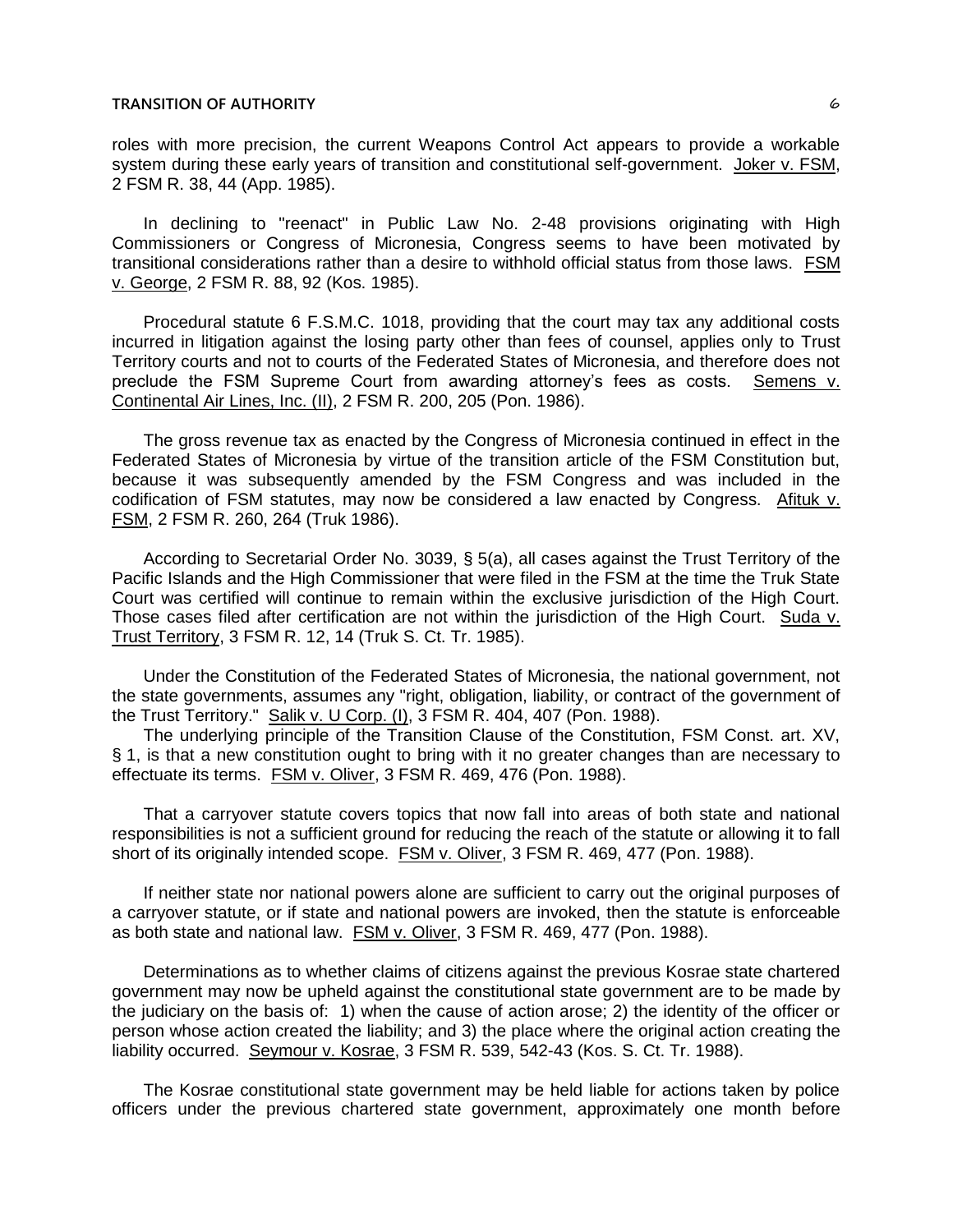ratification and four months before implementation of the Kosrae Constitution, in falsely arresting and abusing a citizen in Kosrae. Seymour v. Kosrae, 3 FSM R. 539, 543 (Kos. S. Ct. Tr. 1988).

As a matter of constitutional law, the authority to exercise executive, legislative and judicial powers came to the Federated States of Micronesia under the FSM Constitution, by operation of law, not through delegation of Trust Territory functions. United Church of Christ v. Hamo, 4 FSM R. 95, 103 (App. 1989).

The Constitution of the FSM has been the supreme law of the Federated States of Micronesia since May 10, 1979 and from that time on, nonconstitutional officials could be authorized to exercise powers assigned to the national government by the Constitution only through authorization by constitutional officials or pursuant to some other power rooted in the Constitution. United Church of Christ v. Hamo, 4 FSM R. 95, 104 (App. 1989).

In specifically authorizing the President to act pursuant to Secretarial Order 3039 in accepting executive functions from the Trust Territory, the FSM Congress implicitly adopted those provisions of Secretarial Order 3039 concerning transfer of executive functions as law of the Federated States of Micronesia. United Church of Christ v. Hamo, 4 FSM R. 95, 104 (App. 1989).

The FSM Constitution provides no authority for any courts to act within the Federated States of Micronesia, other than the FSM Supreme Court, inferior courts to be established by statute, and state or local courts. United Church of Christ v. Hamo, 4 FSM R. 95, 105 (App. 1989).

The transitional actions of the FSM Congress, intended to adopt as law of the Federated States of Micronesia those portions of Secretarial Order 3039 relating to judicial functions within the FSM and permitting the Trust Territory courts to continue functioning within the FSM pending establishment of constitutional courts, were a necessary and proper exercise of Congress' power under the Constitution to provide for a smooth and orderly transition. United Church of Christ v. Hamo, 4 FSM R. 95, 105 (App. 1989).

The FSM Supreme Court normally will refuse to review the correctness of an earlier Trust Territory High Court judgment, which has become final through affirmance on appeal or through lack of a timely appeal, and claims that the earlier judgment is ill-reasoned, unfair or even beyond the jurisdiction of the High Court typically will not be sufficient to escape the doctrine of res judicata. United Church of Christ v. Hamo, 4 FSM R. 95, 107 (App. 1989).

In light of the Trust Territory High Court's insistence on maintaining control over cases within the Federated States of Micronesia in disregard of Secretarial Order 3039 and to the exclusion of the new constitutional courts, its characterizations of Joint Rule No. 1 as "simply a memorandum" and of the words "active trial" in Secretarial Order 3039 as merely "administrative guidance," its acceptance of appeals after it was precluded from doing so by Secretarial Order 3039, its decision of appeals after Secretarial Order 3039 was terminated and its continued remand of cases to the High Court trial division for further action even after November 3, 1986, there can be no doubt that for purposes of res judicata analysis, the High Court was a court lacking capacity to make an adequately informed determination of a question concerning its own jurisdiction. United Church of Christ v. Hamo, 4 FSM R. 95, 118 (App. 1989).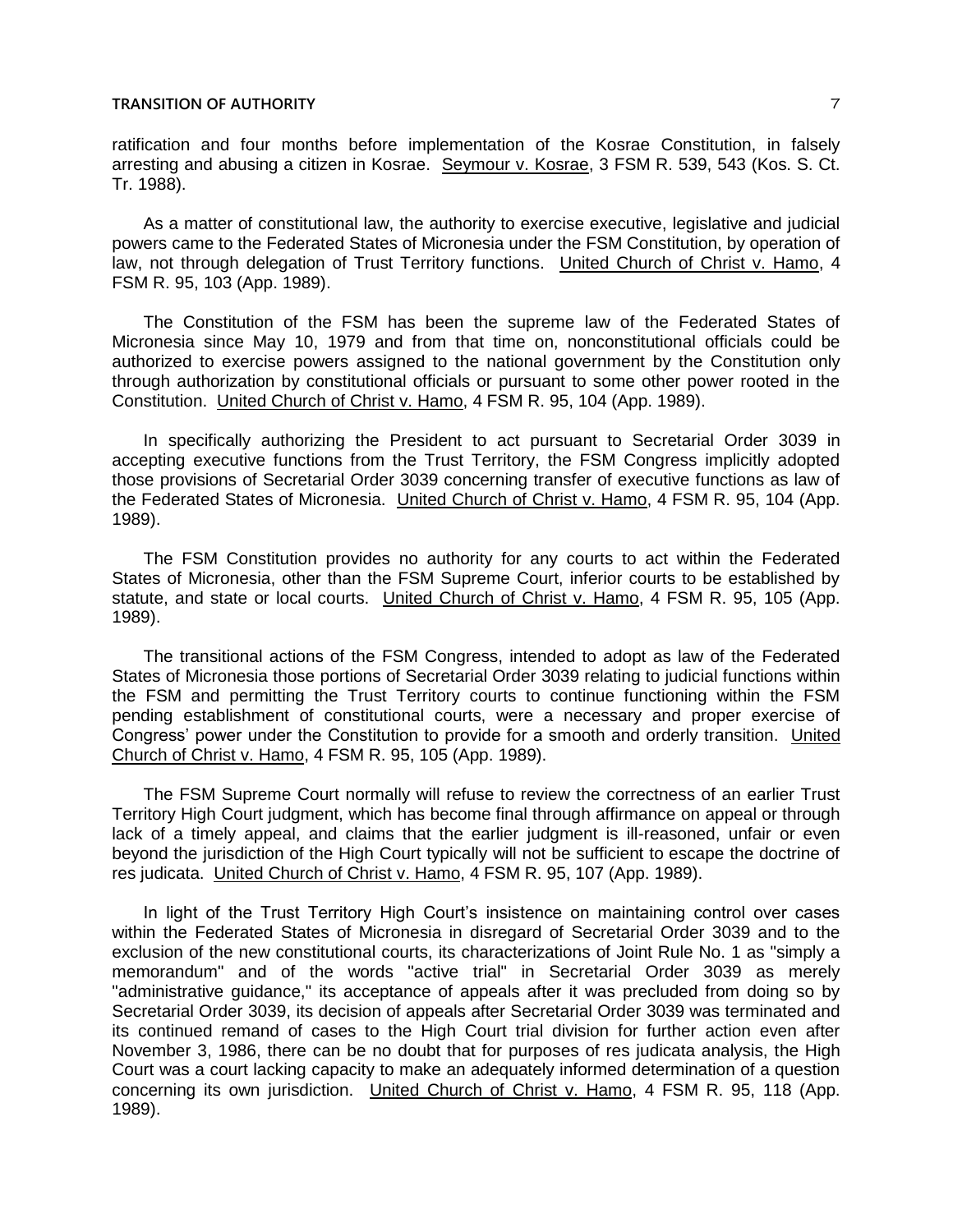Although final judgment in a case has been entered by the Trust Territory High Court, because any effort by a party to have the High Court consider its own jurisdiction would have been futile, it is procedurally fair to later afford the party an opportunity to question that jurisdiction. United Church of Christ v. Hamo, 4 FSM R. 95, 118-19 (App. 1989).

Where the Trust Territory High Court improperly retained a case for four years after the FSM Supreme Court was certified, and continued to hold the case more than a year after the Truk State Court was established, issuing a judgment based upon filed papers, without there ever having been a trial, let alone an active trial, in the case, by the time judgment was issued the subject matter of the litigation was so plainly beyond the High Court's jurisdiction that its entertaining the action was a manifest abuse of authority. United Church of Christ v. Hamo, 4 FSM R. 95, 119 (App. 1989).

Where the Trust Territory High Court's exercise of jurisdiction was a manifest abuse of authority, allowing the judgment of the High Court to stand would undermine the decisionmaking guidelines and policies reflected in the judicial guidance clauses of the national and state constitutions and would thwart the efforts of the framers of the Constitution to reallocate court jurisdiction within the Federated States of Micronesia by giving local decision-makers control over disputes concerning ownership of land. United Church of Christ v. Hamo, 4 FSM R. 95, 119 (App. 1989).

Decisions regarding res judicata and the transitional activities of the Trust Territory High Court typically should be made on the basis of larger policy considerations rather than the equities lying with or against a particular party. United Church of Christ v. Hamo, 4 FSM R. 95, 120 (App. 1989).

Actions of the Trust Territory High Court taken after the establishment of functioning constitutional courts in the Federated States of Micronesia, and without a good faith determination after a full and fair hearing as to whether the "active trial" exception permitted retention of the cases, were null and void, even though the parties failed to object, because the High Court was without jurisdiction to act and its conduct constituted usurpation of power. United Church of Christ v. Hamo, 4 FSM R. 95, 122 (App. 1989).

The Corporations, Partnership and Agency regulations were adopted pursuant to, and affect the reach of, the Trust Territory statute regulating corporations and, since those statutory provisions are part of FSM national law by virtue of the Transition Clause of the FSM Constitution, the regulations too must retain their effect until they are amended or repealed pursuant to FSM law. Mid-Pac Constr. Co. v. Senda, 4 FSM R. 376, 381 (Pon. 1990).

The Corporation, Partnership and Association Regulations incorporated by 37 TTC 52 (1980) remain in effect as FSM national law by virtue of the Transition Clause, FSM Const. art. XV, § 1, until they are amended or repealed by Congress. Mid-Pacific Constr. Co. v. Semes (II), 6 FSM R. 180, 187 (Pon. 1993).

Statutes and case law inherited from the Trust Territory are invalid to the extent that they are inconsistent with the state constitution which is the supreme law of Chuuk. Nimeisa v. Department of Public Works, 6 FSM R. 205, 210 (Chk. S. Ct. Tr. 1993).

The United States could not assume responsibility for, or be held liable for, the absence of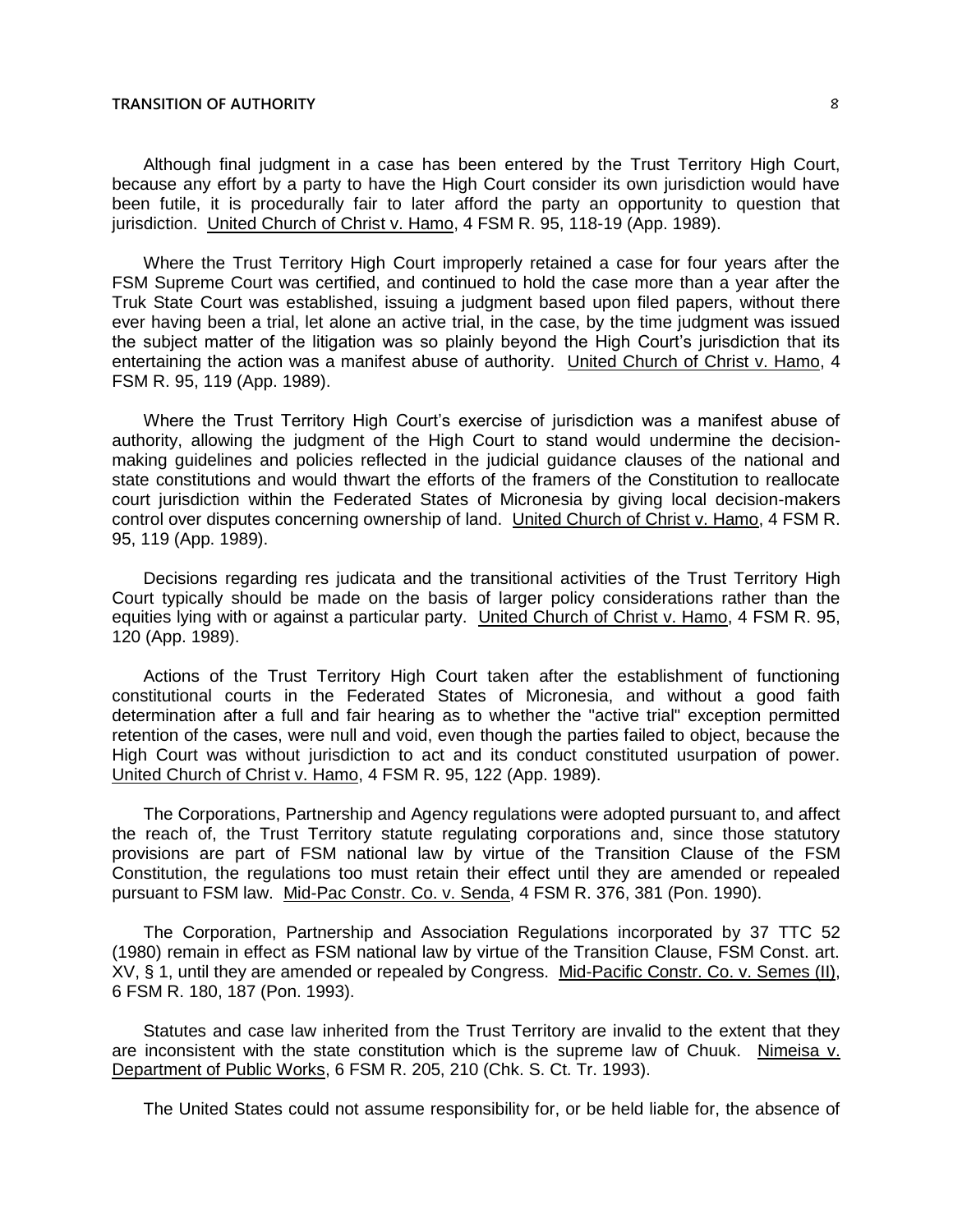separate adjudicatory body for public land disputes when the exclusive authority to establish such a body had been transferred to the Ponape district legislature. Nahnken of Nett v. United States (III), 6 FSM R. 508, 528 (Pon. 1994).

Title 3 of the Trust Territory Code represents interim legislation prior to the time when the former Trust Territory Districts were chartered, and had no continuing existence after the adoption of the Truk Charter in 1977. Wainit v. Weno, 7 FSM R. 121, 123 (Chk. S. Ct. Tr. 1995).

Whether carryover provisions from the Trust Territory Code are state or national laws must be determined on a statute-by-statute, or a section-by-section, basis. Burke v. Torwal, 7 FSM R. 531, 534 (Pon. 1996).

The reciprocal child support enforcement provisions of chapter 17 of Title 6 of the FSM Code remain in effect as part of state law. Burke v. Torwal, 7 FSM R. 531, 534 (Pon. 1996).

A proceeding for enforcement of a CNMI child support order in the FSM is properly filed in state court by the state attorney general, not in national court by the FSM Attorney General. Burke v. Torwal, 7 FSM R. 531, 535-36 (Pon. 1996).

Because whatever vestigial authority the Trust Territory or the United States may have had after May 10, 1979, disappeared on November 3, 1986, when the Federated States of Micronesia became independent, governmental conduct after that date is not attributable to the United States or to the Trust Territory. Nahnken of Nett v. United States, 7 FSM R. 581, 591 (App. 1996).

Although the Kosrae Constitution contains no impairment of contracts clause, it is not silent in this area. The Kosrae Transition Clause provides that contracts continue unaffected. Cornelius v. Kosrae, 8 FSM R. 345, 352 (Kos. S. Ct. Tr. 1998).

Trust Territory Code Title 67 remains in effect in Chuuk through the Chuuk Constitution Transition Clause. Pau v. Kansou, 8 FSM R. 524, 526 (Chk. 1998).

Title 32, sections 301 *et seq.* date from the Trust Territory period but continue in effect pursuant to the FSM Constitution's Transition Clause. AHPW, Inc. v. FSM, 9 FSM R. 301, 305 (Pon. 2000).

Via the analogy implicated by the Transition Clause, under a statute carried over from the Trust Territory which speaks in terms of the Trust Territory and any of its political subdivisions as being persons, Pohnpei is also a person to the same extent that a Trust Territory political subdivision was a person under the statute's prior incarnation. AHPW, Inc. v. FSM, 9 FSM R. 301, 305 (Pon. 2000).

Trust Territory statutes that mostly never took effect cannot be relied upon to interpret provisions of the FSM Constitution. Chuuk v. Secretary of Finance, 9 FSM R. 424, 432-33 (App. 2000).

Under the Chuuk Constitution's transition clause, Trust Territory Code Title 67, which authorizes and empowers land commissions to determine the ownership of any land in its district, applies in Chuuk. In re Lot No. 014-A-21, 9 FSM R. 484, 490 (Chk. S. Ct. Tr. 1999).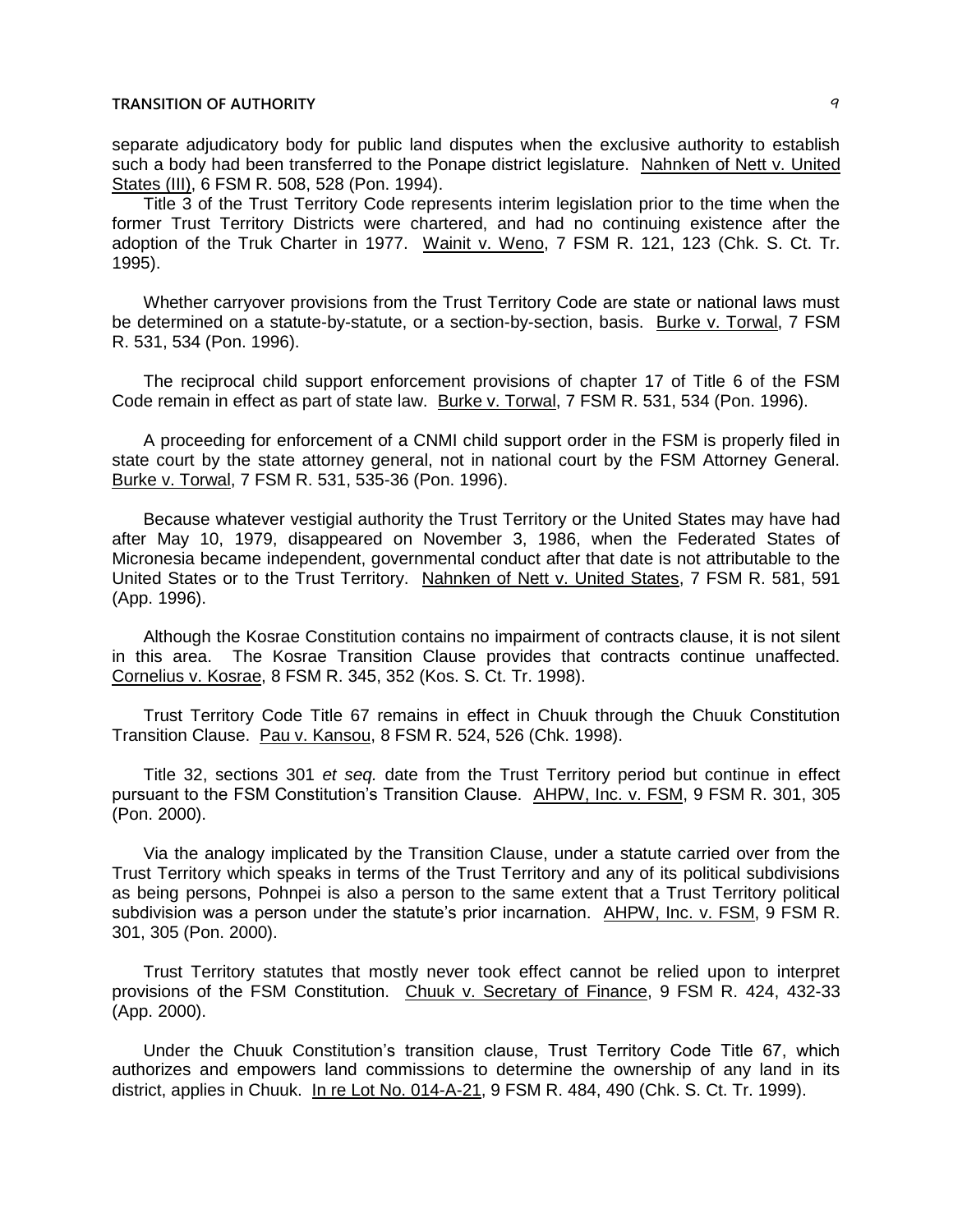Chuuk, as the succeeding sovereign, is entitled to rely on the taking of the land in question by the Trust Territory, the previous sovereign, and is not required to correct any wrong in the original 1968 Trust Territory taking because it is now too late. Sefich v. Chuuk, 9 FSM R. 517, 518 (Chk. S. Ct. Tr. 2000).

When in 1968 the Trust Territory entered the land in question and, pursuant to 6 TTC 302, acquired title by adverse possession 20 years later in 1988, Chuuk is the successor to the title. Sefich v. Chuuk, 9 FSM R. 517, 519 (Chk. S. Ct. Tr. 2000).

Title 6, chapter 10, subchapter 1 of the FSM Code is replete with references to officials who either do not exist now or who no longer carry out the functions with which they are identified in the statute, and when confronted with such language in a section thereof, the FSM Supreme Court has generally ruled that the section applies only to the Trust Territory High Court. FSM v. Kuranaga, 9 FSM R. 584, 586 (Chk. 2000).

The witness fees in 6 F.S.M.C. 1011 apply only to the Trust Territory High Court. FSM v. Kuranaga, 9 FSM R. 584, 586 (Chk. 2000).

Trust Territory statutes continue in effect except to the extent they are inconsistent with the Constitution, or are amended or repealed. Pohnpei v. KSVI No. 3, 10 FSM R. 53, 62 (Pon. 2001).

Title 67, Section 2 of the Trust Territory Code continues in effect under the transition clause of the FSM Constitution, is consistent with other provisions in the FSM and Pohnpei Constitutions, and clearly confirms that all marine areas below the ordinary high water mark belong to the government. Pohnpei v. KSVI No. 3, 10 FSM R. 53, 66 (Pon. 2001).

Trust Territory Code Title 67 remains in effect in Chuuk through the Chuuk Constitution Transition Clause. Small v. Roosevelt, Innocenti, Bruce & Crisostomo, 10 FSM R. 367, 369 (Chk. 2001).

A Trust Territory statute (except to the extent it is amended, repealed, or is inconsistent with the Constitution), which related to matters that now fall within the national government's legislative powers became national law upon the Constitution's ratification, and the other Trust Territory laws presumably became law of each of the states at the same time; and if neither state nor national powers alone are sufficient to carry out the statute's original purpose, or if state and national powers are invoked, then the statute is enforceable as both state and national law. Foods Pacific, Ltd. v. H.J. Heinz Co. Australia, 10 FSM R. 409, 414-15 (Pon. 2001).

Because the national government has the exclusive power to regulate foreign and interstate commerce, the Consumer Protection Act is the law of the FSM insofar as any advertising, sale, offer or distribution involves commerce between the states of the FSM or with any foreign entity. The Consumer Protection Act also is the law of the states of the FSM, insofar as it involves commerce which is intrastate and has not been repealed by the state legislatures. Foods Pacific, Ltd. v. H.J. Heinz Co. Australia, 10 FSM R. 409, 415 (Pon. 2001).

Title 67 of the Trust Territory Code remains Chuuk state law pursuant to the Chuuk Constitution's Transition Clause and because it has never been amended or repealed. Stephen v. Chuuk, 11 FSM R. 36, 41 n.1 (Chk. S. Ct. Tr. 2002).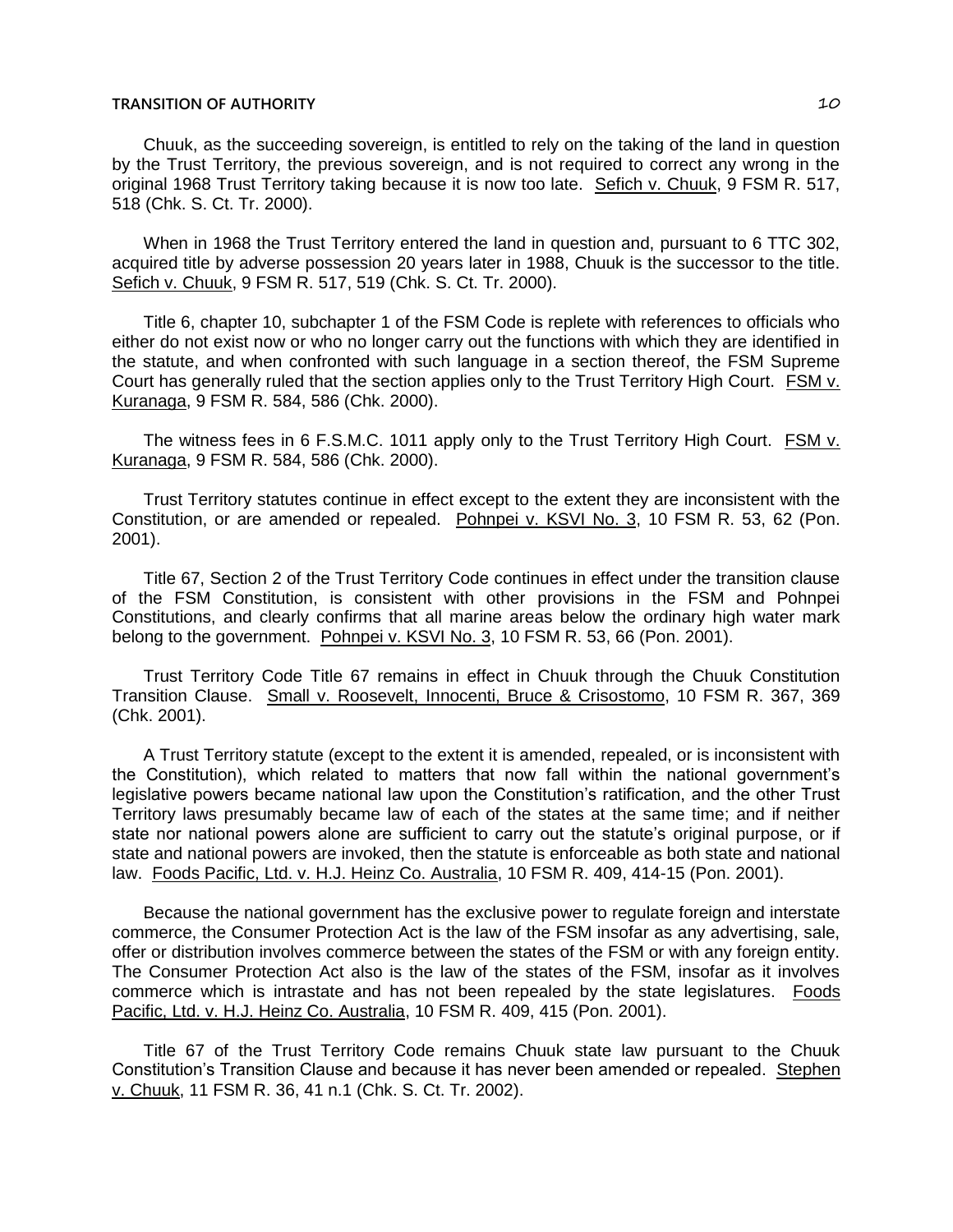A Kosrae district Trust Territory High Court judgment in a trespass action will not be set aside as invalid because it was in a designated land registration area when the registration area designation was not filed in the Kosrae district High Court and the prevailing defendants did not ask that title be issued to them, but only that the complaint be dismissed. Sigrah v. Kosrae State Land Comm'n, 11 FSM R. 169, 172-73 (Kos. S. Ct. Tr. 2002).

The Kosrae State Court has always accepted and enforced Trust Territory High Court decisions as valid and binding, consistent with the Kosrae constitutional provisions on transition of government. Sigrah v. Kosrae State Land Comm'n, 11 FSM R. 169, 173 (Kos. S. Ct. Tr. 2002).

Under the FSM Constitution's Transition Clause, Trust Territory statutes applicable to the states became part of the states' laws regardless of whether they were published in the FSM Code; they are the laws of the states until amended, superseded or repealed. Villazon v. Mafnas, 11 FSM R. 309, 311 (Pon. 2003).

When a state has not enacted laws in an area within its jurisdiction such as child support, national law is applicable to the state court proceeding, because the Trust Territory Code reciprocal support enforcement provisions, now codified at 6 F.S.M.C. 1711, are imputed to be state law under the FSM Constitution's Transition Clause. Under that clause, Trust Territory statutes that were applicable to the states became part of the states' laws regardless of whether they were published thereby. They stand as the laws of the states until amended, superseded or repealed. Anson v. Rutmag, 11 FSM R. 570, 572 (Pon. 2003).

When the Chuuk Legislature has made no effort to repeal, supersede or amend the Trust Territory Code regarding land tenure in Chuuk, pursuant to Article XV, § 9 of the Chuuk Constitution, the Trust Territory Code provisions still apply to land disputes. Chuuk v. Ernist Family, 12 FSM R. 154, 158 n.3 (Chk. S. Ct. Tr. 2003).

The states of Yap and Kosrae repealed the Trust Territory Code when they enacted their state codes. Kitti Mun. Gov't v. Pohnpei, 13 FSM R. 503, 509 (App. 2005).

Generally, when the word "district" appears in an FSM Code provision carried over from the Trust Territory Code by virtue of the Constitution's Transition Clause, "state" will be read in its place. FSM v. Kansou, 14 FSM R. 136, 138 n.1 (Chk. 2006).

Under the Chuuk Constitution's Transition Clause, Trust Territory Code Title 8 is still applicable law in Chuuk. Chuuk v. Andrew, 15 FSM R. 39, 42 n.2 (Chk. S. Ct. App. 2007).

Trust Territory judicial decisions are not stare decisis, that is, they are not binding precedent on FSM courts. Nakamura v. Moen Municipality, 15 FSM R. 213, 218 (Chk. S. Ct. App. 2007).

Since a statute in force in the State of Chuuk on the effective date of the Chuuk Constitution continues in effect to the extent it is consistent with the Chuuk Constitution, or until it is amended or repealed; since nothing in the Trust Territory survival of actions statute is inconsistent with the Chuuk Constitution; and since the statute has not been amended or repealed, 6 TTC 151(1) remains the law in Chuuk. Dereas v. Eas, 15 FSM R. 446, 448 (Chk. S. Ct. Tr. 2007).

Chapter six of Title Six is the Trust Territory of the Pacific Islands sovereign immunity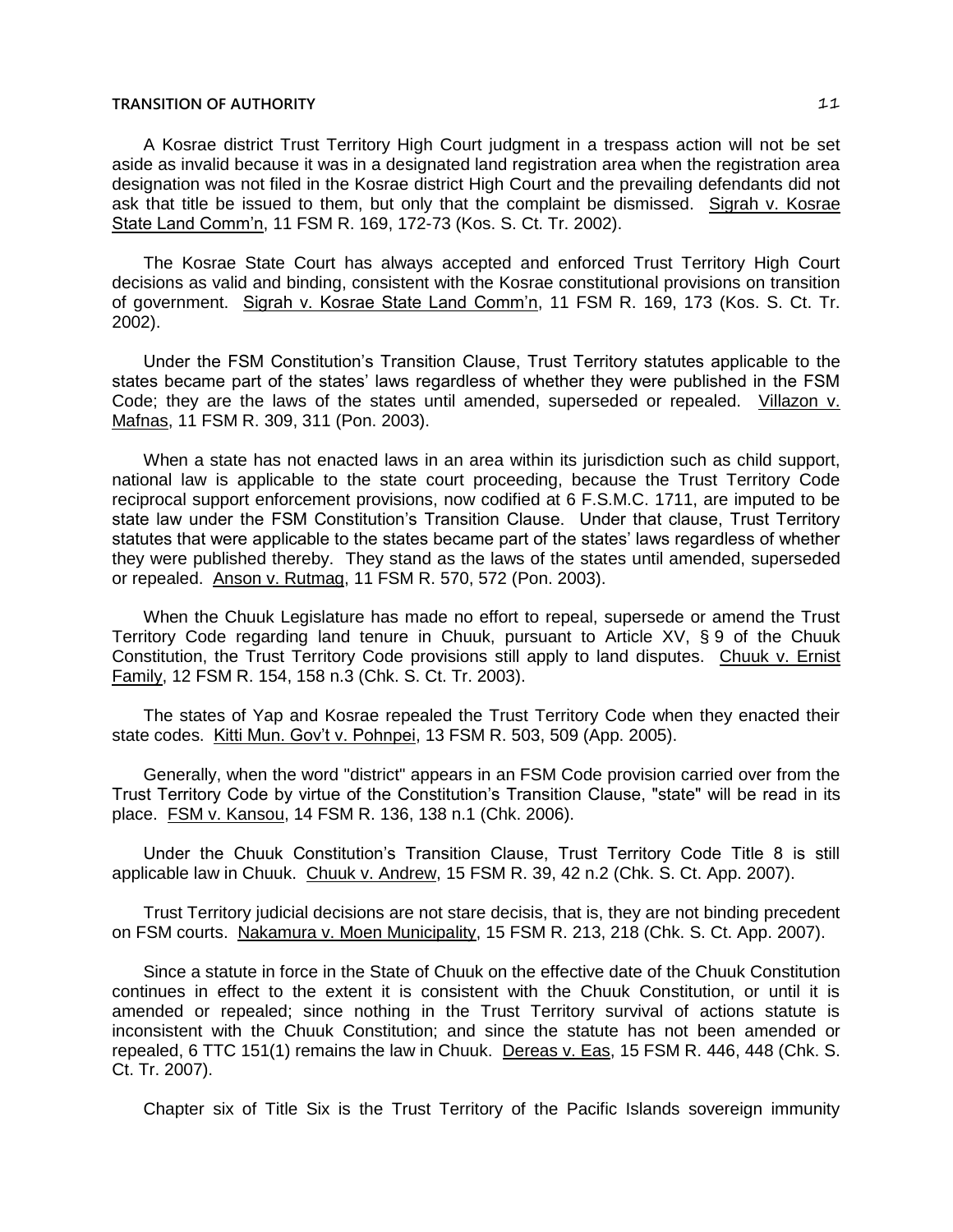statute. If it ever had any application to the FSM, it would have been supplanted or repealed by implication when the FSM Congress enacted a sovereign immunity statute, FSM Pub. L. No. 1- 141, specifically applicable to the FSM national government. It remained part of the FSM Code because, at the time the FSM laws were codified, the Trust Territory government retained vestigial functions and authority in the FSM. By its terms, chapter six relates only to the Trust Territory government's liability and not to the liability of any of the FSM constitutional governments. **FSM v. GMP Hawaii, Inc., 16 FSM R. 601, 604 (Pon. 2009).** 

Trust Territory High Court decisions are not stare decisis in the Federated States of Micronesia, but their rationale may be adopted when persuasive. Roosevelt v. Truk Island Developers, 17 FSM R. 207, 212 (Chk. 2010).

Trust Territory Code Title 17 is retained as Chuuk state law through the Chuuk Constitution's Transition Clause. Chuuk Health Care Plan v. Pacific Int'l, Inc., 17 FSM R. 535, 540 n.1 (Chk. 2011).

Title 67 of the Trust Territory Code remains Chuuk state law pursuant to the Chuuk Constitution's Transition Clause and because it has not been amended or repealed. FSM Dev. Bank v. Kansou, 17 FSM R. 605, 608 n.2 (Chk. 2011).

The term "Trust Territory" in statutes carried over from the Trust Territory Code should generally be read as meaning "Federated States of Micronesia" when the power involved is a national power. Chuuk Health Care Plan v. Pacific Int'l, Inc., 17 FSM R. 617, 619 n.1 (Chk. 2011).

A statute in force in Chuuk on the Chuuk Constitution's effective date continues in effect to the extent it is consistent with the Chuuk Constitution or until it is amended or repealed. Thus 1TTC 103 is still effective statutory law in Chuuk. Ruben v. Chuuk, 18 FSM R. 425, 430 n.1 (Chk. 2012).

Since, under the Transition Clause, a statute in force in the State of Chuuk on the effective date of the Chuuk Constitution continues in effect to the extent it is consistent with the Chuuk Constitution or until it is amended or repealed, both 67 TTC 453 and 454 remain as Chuuk state law until amended or repealed since both are consistent with the Chuuk Constitution which requires "just compensation," and since they have not been repealed by implication because they occupy gaps in the recently enacted Chuuk eminent domain statute. In re Lot No. 029-A-47, 18 FSM R. 456, 459 (Chk. S. Ct. Tr. 2012).